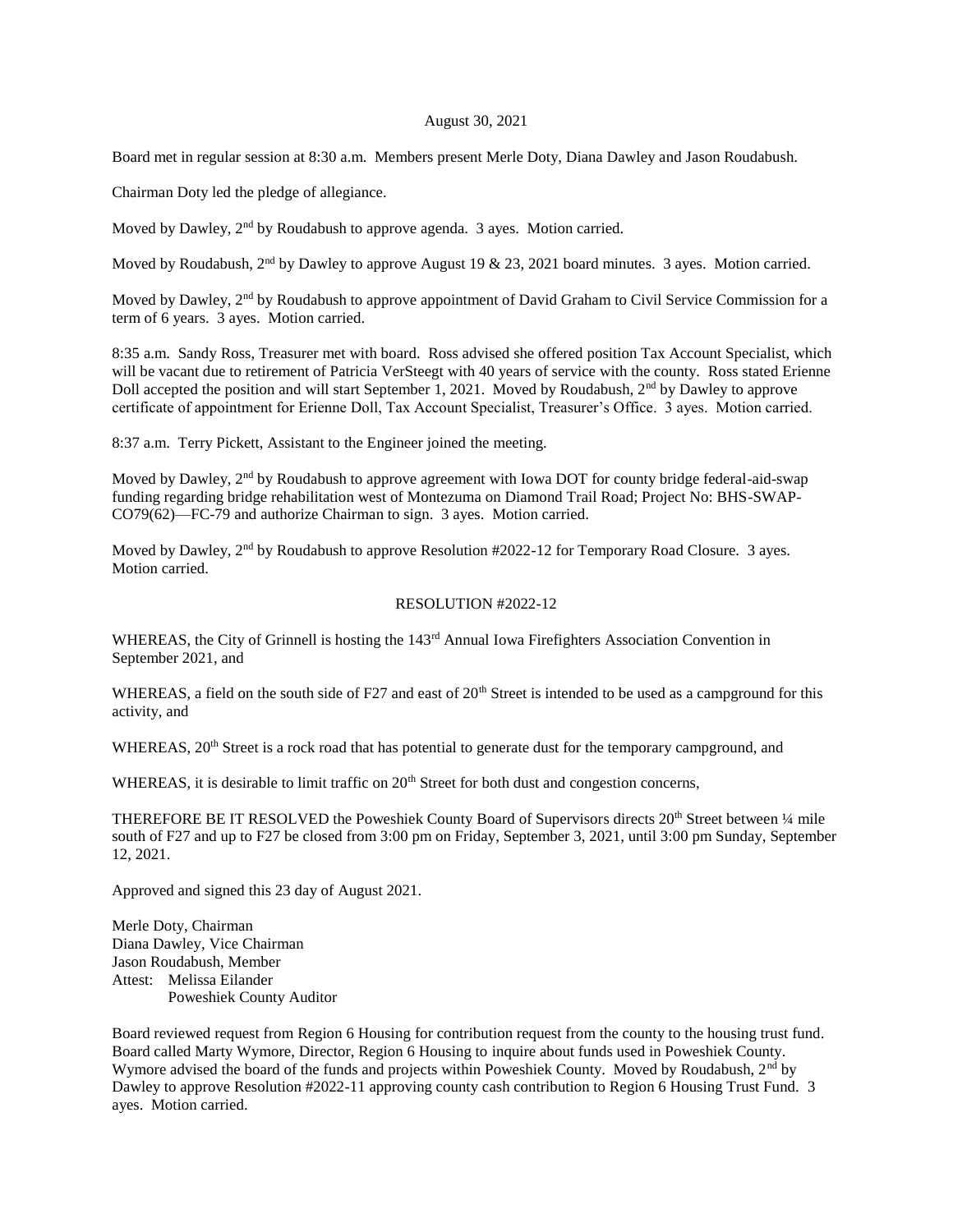## **RESOLUTION NO. 2022-11**

## **A RESOLUTION TO APPROVE THE REGION 6 HOUSING TRUST FUND POWESHIEK COUNTY CASH CONTRIBUTION**

WHEREAS, the Region 6 Housing Trust Fund can annually apply for approximately \$337,295 of Iowa Finance Authority State Housing Trust Funds if the trust fund secures \$64,087 of local contributions, and

WHEREAS, the per capita state share for Poweshiek County is \$67,257 if \$12,779 of local assistance is secured, and

WHEREAS, the housing trust fund continues to seek applications for owner occupied housing improvements across the region which will be prioritized based upon housing needs, and

WHEREAS, all the applicants must have annual incomes under 80% of the county median as determined by HUD.

NOW, THEREFORE, BE IT RESOLVED BY THE BOARD OF SUPERVISORS OF POWESHIEK COUNTY:

Section 1: Poweshiek County will provide \$12,779 of cash assistance in FY 2021/2022.

Approved this 30 day of August 2021.

Merle Doty, Chairman Diana Dawley, Vice Chairman Jason Roudabush, Member Attest: Melissa Eilander Poweshiek County Auditor

Board reviewed Service Agreement between Grinnell Regional Public Health, Poweshiek County Board of Health, and Poweshiek County for public health services for FY'22. Moved by Dawley, 2<sup>nd</sup> by Roudabush to approve Service Agreement for public health services for FY'22. 3 ayes. Motion carried.

Moved by Roudabush, 2<sup>nd</sup> by Dawley to approve liquor license renewal for Pilot Travel Center #495. 3 ayes. Motion carried.

Moved by Dawley,  $2<sup>nd</sup>$  by Roudabush to authorize chairman to sign engagement letter with Office of Auditor of State for FY'21 audit. 3 ayes. Motion carried.

Moved by Roudabush, 2<sup>nd</sup> by Dawley to approve the following claims:

| <b>Alliant Energy/IPL</b>            | Electric   | 938.94   |
|--------------------------------------|------------|----------|
| Beth Kriegel                         | Uniform    | 64.19    |
| <b>Bob Barker Co Inc.</b>            | Supplies   | 66.69    |
| <b>Brecke Mechanical Contractors</b> | Plumbing   | 1,109.19 |
| <b>Brooklyn Hardware</b>             | Supplies   | 99.90    |
| <b>Centec Cast Metal Products</b>    | <b>Svc</b> | 26.10    |
| Central Iowa Detention Ctr           | <b>Svc</b> | 138.00   |
| Craig Kuntz                          | Meal       | 23.00    |
| Denise McKelvie Gonyea               | <b>Svc</b> | 1,154.04 |
| Fareway Stores Inc                   | Meals      | 292.96   |
| Four Oaks Inc                        | <b>Svc</b> | 186.60   |
| Galls Inc                            | Uniform    | 429.53   |
| Galyn Nook                           | Phone      | 34.97    |
| Grinnell Regional Public Health      | Svc        | 5,123.17 |
| Hometown Hardware                    | Supplies   | 57.94    |